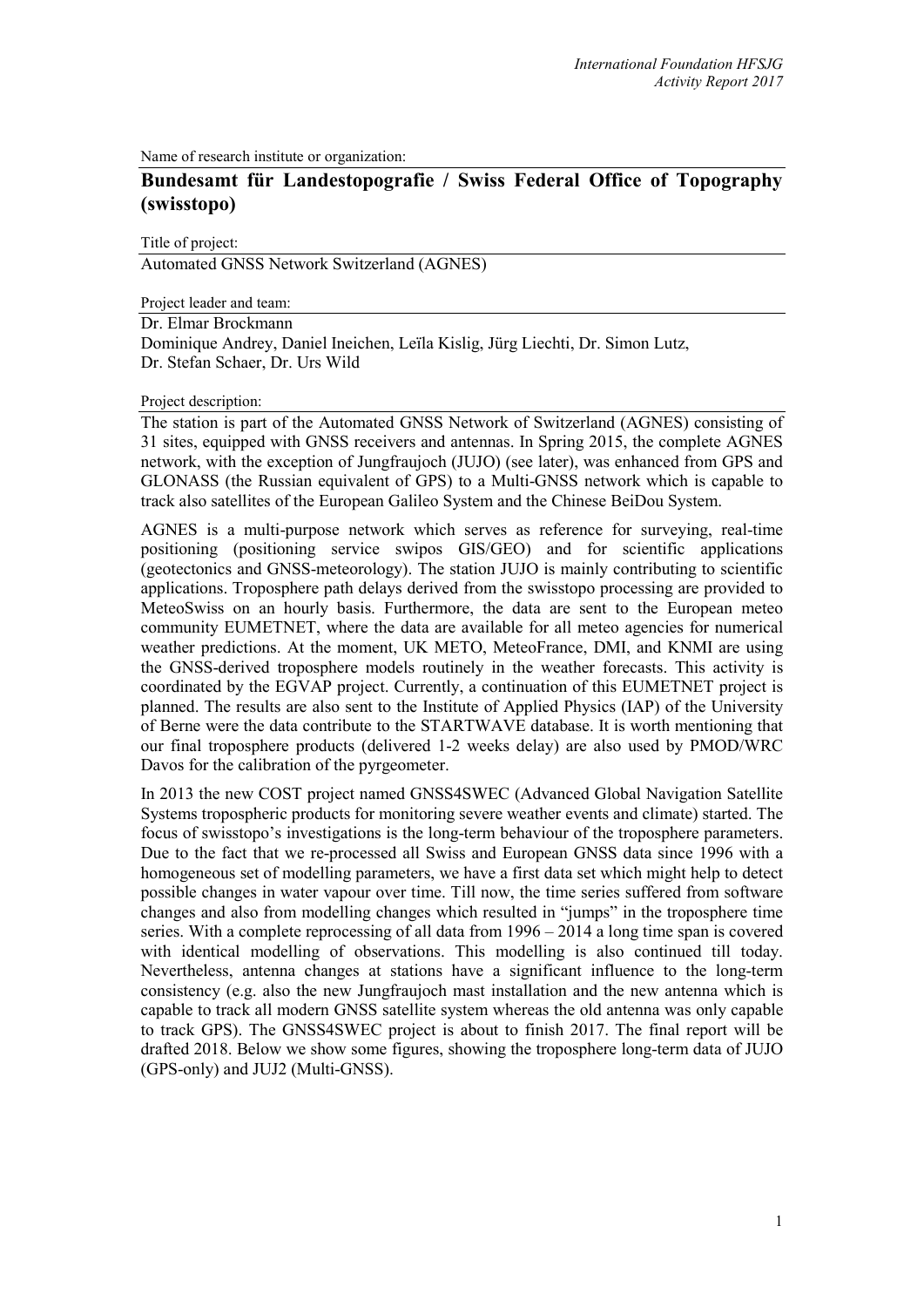

*Figure 1. Long-term troposphere estimates for JUJO / JUJ2.*



*Figure 2. Annual fit of troposphere parameters (JUJO).*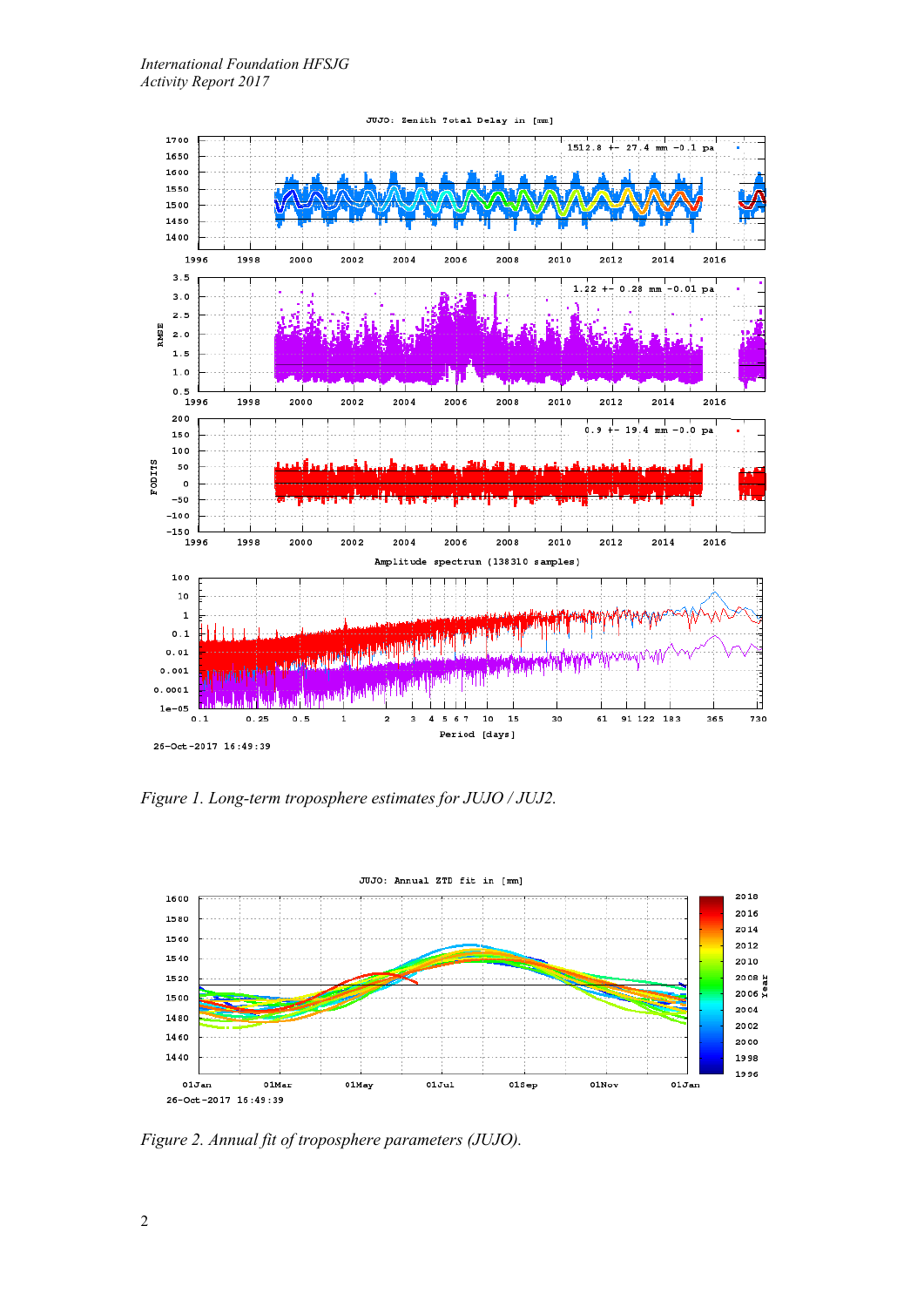Fig. 1 shows the long-term troposphere estimates for JUJO and JUJ2 (after the interruption), its internal formal errors (RMS) and the corresponding amplitude spectrum. The annual variations are obvious. The signal was fitted with a fourier function and the annual fits are then shown in Fig. 2.

Coordinate time series in the local system North, East and Up of JUJO/JUJ2 are shown in Fig. 3. The annual signal in the up component is visible in the amplitude spectrum, but with 2 mm not significant. The time series covers data from 1999 till 2017 – totally 18 years. Only stations like the reference station in Zimmerwald (ZIMM) cover a longer time span of 22 years.



*Figure 3. Long-term time series of JUJO/JUJ2.*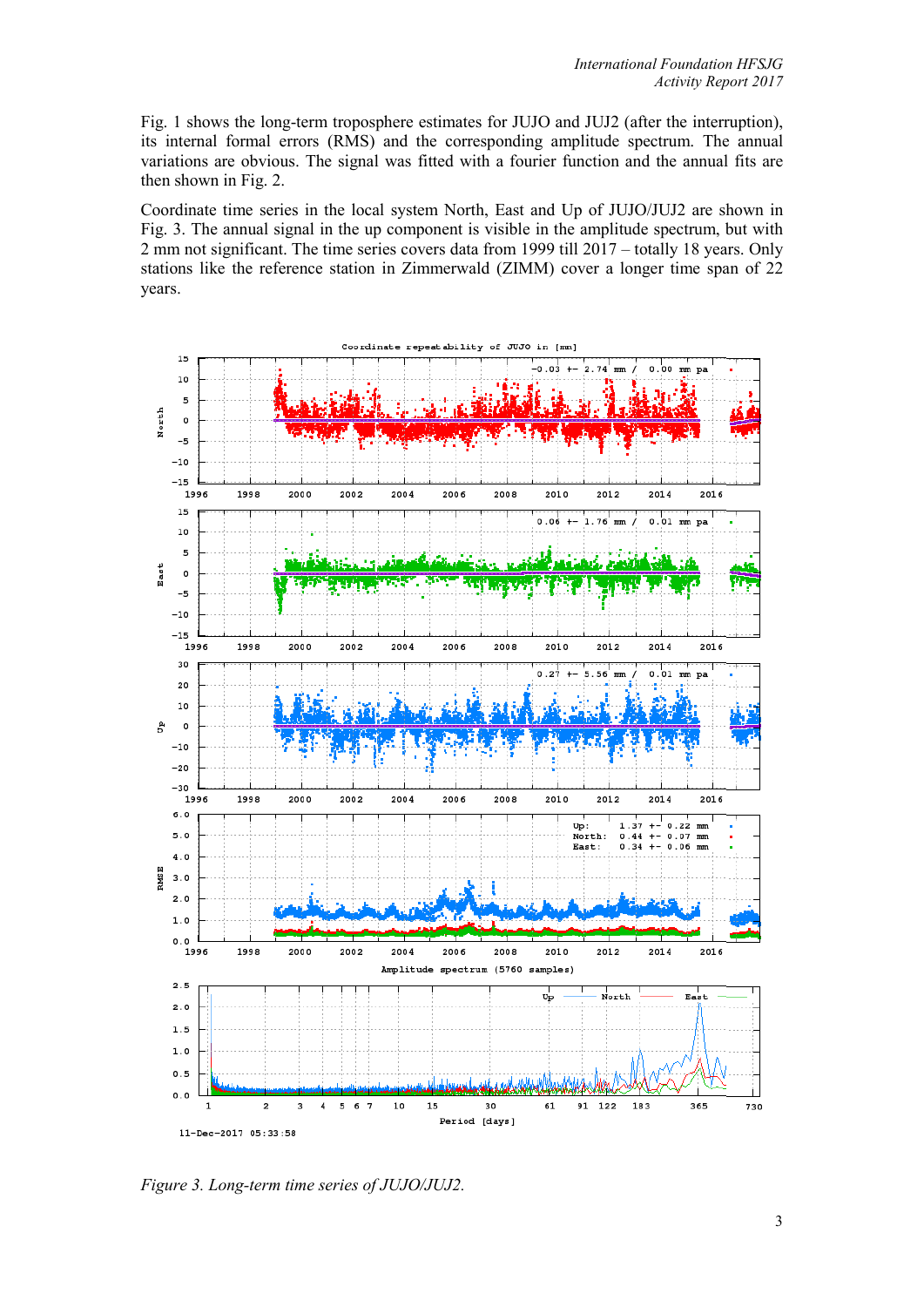

11/12/17 03:58

*Figure 4. Long-term time series of JUJO/JUJ2 with estimated velocities applied.*

The estimated station velocity is not applied in Fig. 3. When plotting the time series including the estimated velocities in Fig. 4, the uplift of about 3 mm/yr with respect to the European plate is clearly visible. Since 1999 the station increased its elevation by 5.4 cm. Also other Alpine sites of the AGNES permanent network show an uplift, but usually well below 2 mm/yr.

Further results of the processing are available online (updated routinely):

<http://pnac.swisstopo.admin.ch/pages/en/qsumjuj2.html>

Key words:

GPS, GLONASS, GNSS, meteorology, positioning, integrated water vapour, zenith path delay, GPS tomography, geotectonic

Internet data bases:

[http://pnac.swisstopo.admin.ch/](http://www.swisstopo.ch/pnac) <http://www.swisstopo.ch/pnac> <http://egvap.dmi.dk/> <http://www.iapmw.unibe.ch/research/projects/STARTWAVE/>

Collaborating partners/networks:

Astronomical Institute (AIUB), University of Berne MeteoSwiss, Zurich and Payerne Institute of Applied Physics (IAP), University of Berne Institute of Geodesy and Photogrammetry, ETH Zürich E-GVAP II (EUMETNET GPS Water Vapour Programme) GNSS4SWEC (COST EU project)